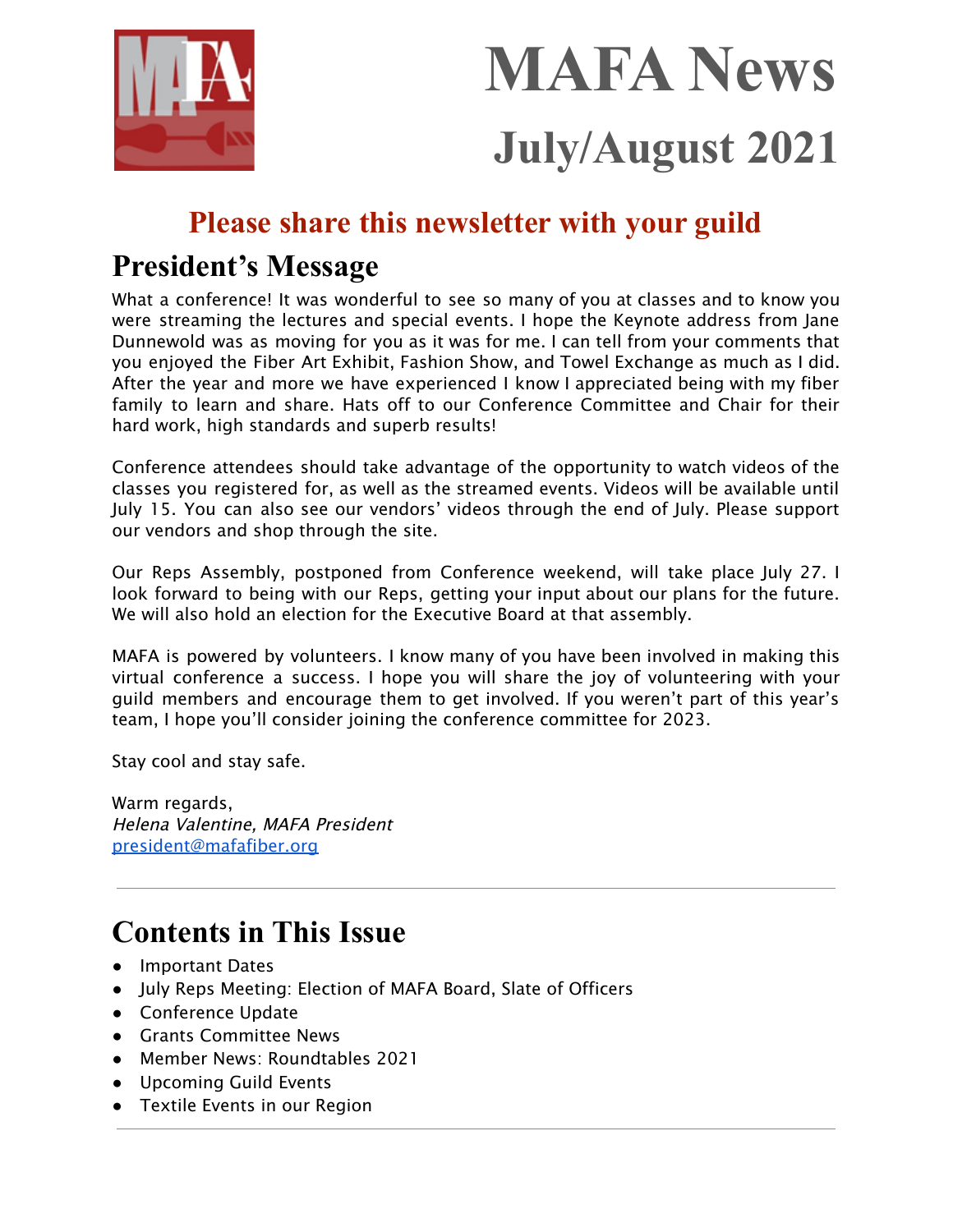# **Important Dates**

- July 15, 2021, Last day to watch class recordings.
- July 15, 2021, Conference and class surveys due.
- July 27, 2021, 7 p.m. Reps Assembly and Elections, on Zoom
- July 30, 2021, Last day to watch demo and lecture recordings.

# **Elections for MAFA Board, 2021-23**

The Nominating Committee is pleased to present the slate for the MAFA Board for 2021-23 which will be voted on at the Reps Meeting on July 27.

President - Margaret Briggs First VP/Communications - Laura Womack Second VP/Conference Chair - Carol Steuer Treasurer - Liz Heine Secretary - Patty Chrisman Nominating Committee 2023-25 - Karen Miller, Helena Valentine

Emails will go out soon to the MAFA Representatives of each guild with the details of the voting process.

**Bios of the Nominated Candidates** can be found on our website [here](https://mafafiber.org/about-us/contact-us/mafa-officer-bios/).

---Karen Miller and Elisa Eiger, Nominating Committee for 2021-23

# **Conference 2021 Update**

# MAFA 2021- Our "Virtual" Creative Community We did it!!

Despite naysayers, distance, technical hurdles, and lots of committee meetings wondering what in the world to do, we did it.

We created a community, virtually, for a few days. Many were MAFA members from near and far, but our winner for distance was a classmate from New Zealand!

We encouraged teachers to think about teaching in a new way. And we provided an opportunity for attendees to think about learning in a new way.

We closed the conference with 842 registrations. So, THANK YOU for coming to MAFA 2021!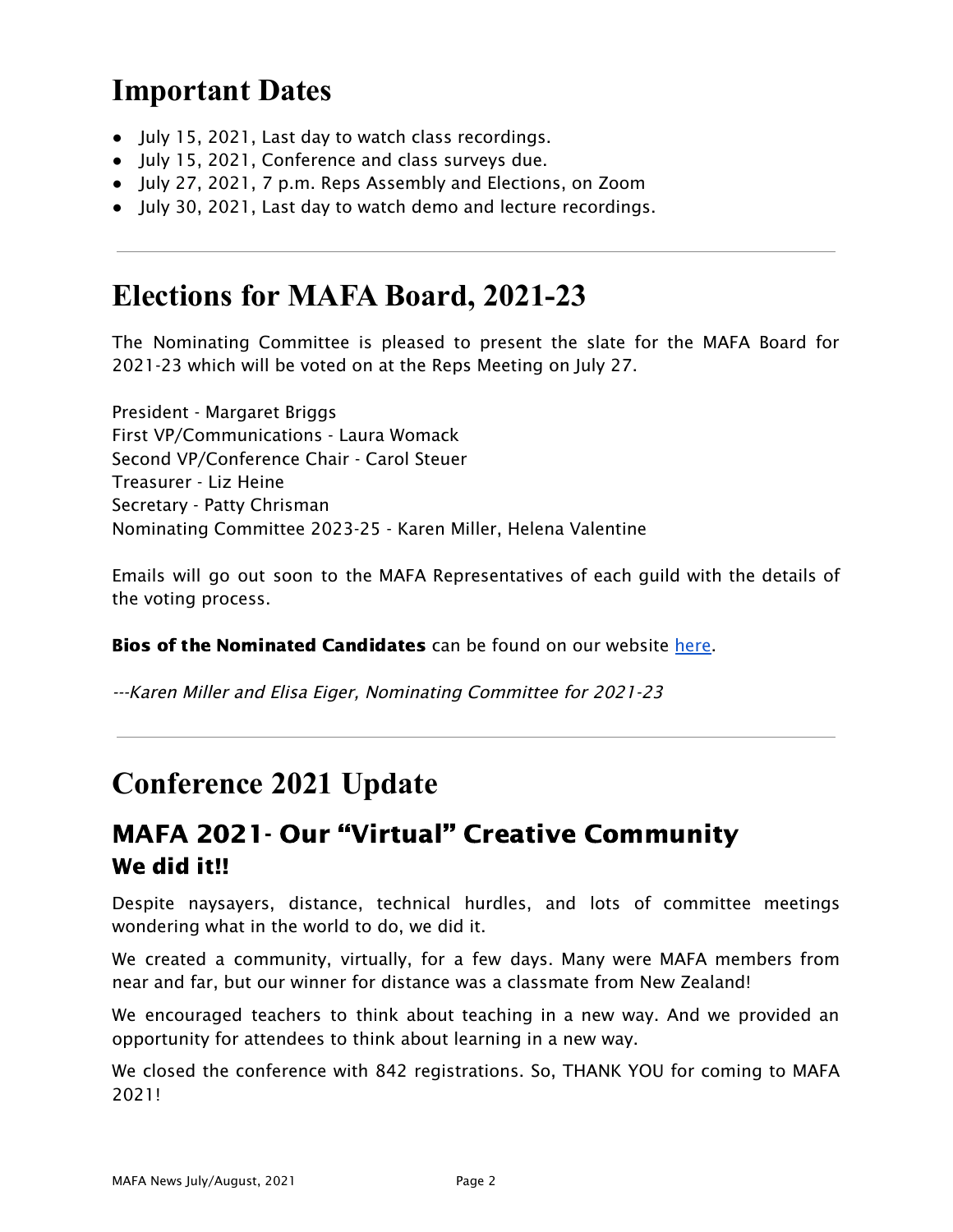Thank you to our talented and dedicated teachers who joined us on this adventure.

Thank you to our vendors who have had a tough year with no festivals and conferences. Remember the vendor hall will stay open until the end of July, so please go shopping and use the coupon codes they offered.

Thank you to our conference sponsors, please visit them and if you are inclined send them a note of thanks. See our guild sponsors below.

Thank you to the MAFA board for the courage to try a virtual conference -- in hindsight, boy was that the right decision.

Last but not least, my deep gratitude goes to the conference committee who embraced the virtual conference idea, in many cases shifted from their original tasks to do something completely different, who acted as advisors and sounding board for me, and who sometimes had to reel me in when my ideas got a little too big.

Thank you again for attending the conference! Margaret Briggs, MAFA 2021 Conference Coordinator [conference@mafafiber.org](mailto:conference@mafafiber.org)

### Thank you to the entire 2021 Conference Committee!!!

Find a full list of committee members here: [mafafiber.org/conferences/mafa2021/](https://mafafiber.org/conferences/mafa2021/).

Give us feedback on the conference - the overall conference survey will be open through July 15th, here: [forms.gle/qwxzZHRs38uoPVjr921/shop](https://forms.gle/qwxzZHRs38uoPVjr9).

#### Individual session surveys are in the Attendee Hub until June 30th, here:

[cvent.me/Rq4wR3.](https://cvent.me/Rq4wR3) Look for the *Have Feedback?* notice on the home page, or look for the Survey icon in each class or event.

## Thank you to Guild Sponsors of Conference Events!

### Remember to add MAFA to your guild budget for roundtable sponsorships in 2022, and the conference in 2023.

Find all our conference sponsors here: [mafafiber.org/sponsors/](https://mafafiber.org/sponsors/).

#### In particular, I'd like to thank the following guilds for their support:

- Harmony Weavers Guild Fashion Show and Exhibit
- Triangle Weavers Guild Fiber Art Exhibit
- Lancaster Spinners and Weavers Guild Lecture Sponsor
- Westfield Weavers Guild Lecture Sponsor
- Central Virginia Fiberarts Guild Class Sponsor
- Jockey Hollow Weavers Class Sponsor
- New York Guild of Handweavers Class Sponsor

Missing that MAFA tote bag and water bottle? Purchase souvenir items at the MAFA Logo Shop: [www.redbubble.com/people/MAFA2021/shop.](https://www.redbubble.com/people/MAFA2021/shop)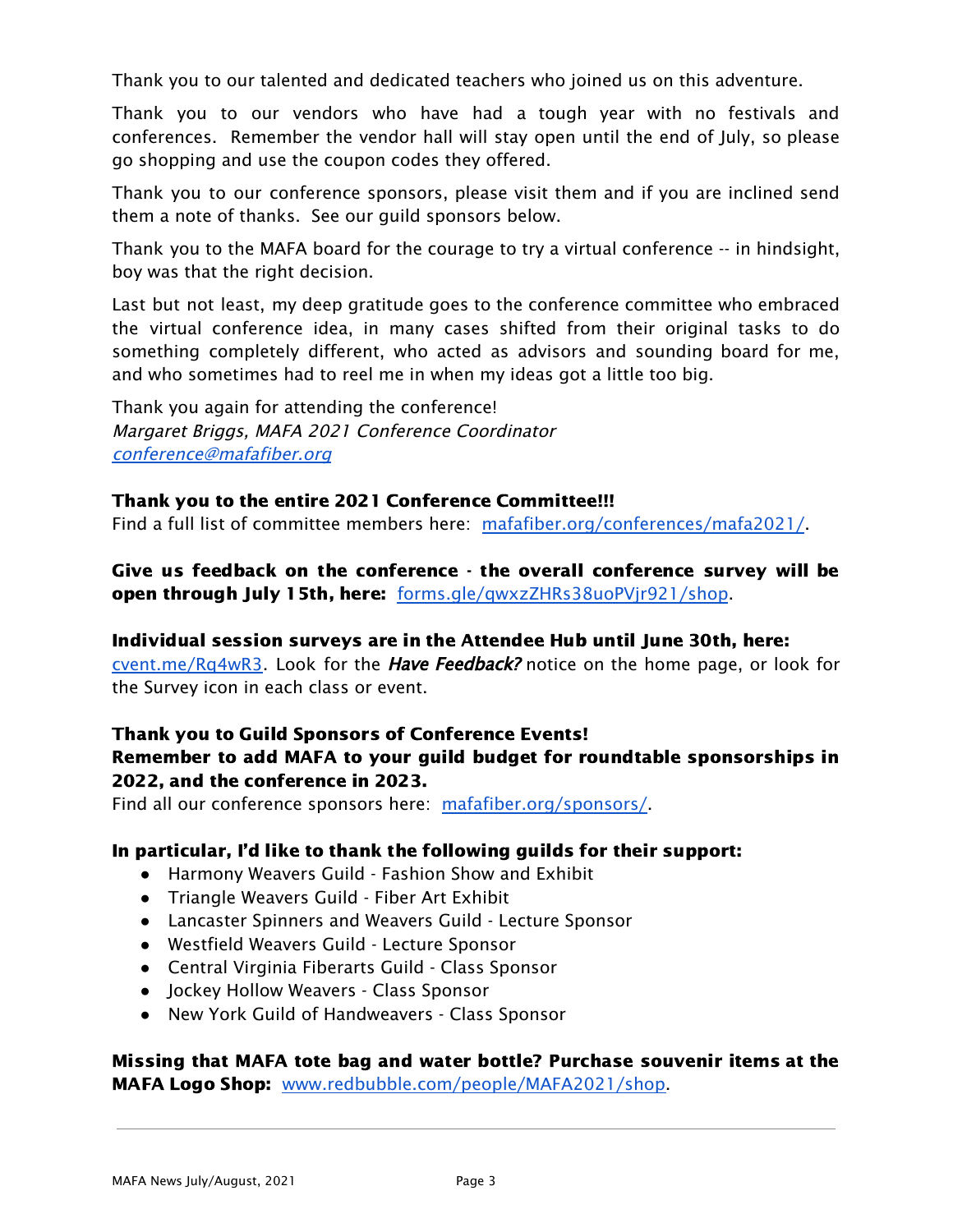# **Grants Committee News**

# MAFA Grants for 2022

MAFA will begin accepting online applications in September for grant awards to be used in 2022. Please check the Grants Page after Labor Day for recent updates and changes to the grant guidelines and application form.

Once again, applicants may request an early decision for projects and events that kick off early in the year. To secure an early decision, please submit your application by November 1st and check the "early decision" box. We will make every effort to have a decision by early January. No more than 50% of the funds available for MAFA grants may be awarded on early decision.

The deadline for all applications for 2022 MAFA grants will be **January 10th, 2022.** 

## Interested in a MAFA Grant?

- Read the detailed guidelines and reporting requirements on the MAFA [Grants](https://mafafiber.org/grants/guild-grants/) page
- Check out our recent [slideshow](https://mafafiber.org/wp-content/uploads/Grants/MAFA-Grants-Slides-compressed.pdf) on the grants process
- Read the [reports](https://mafafiber.org/grants/guild-grants/grant-awards/) of successful grant projects
- Download the latest version of the [application](https://mafafiber.org/wp-content/uploads/Forms/MAFA-GRANT-APPLICATION-preview.pdf) preview (Rev. Sept. 2020)
- Online [applications](https://mafafiber.org/grants/guild-grants/grant-application/) will be accepted in the Fall.

Questions? Contact [grants@mafafiber.org.](mailto:grants@mafafiber.org)

## Conference Fellowships will return in 2023

To learn more about Conference Fellowships:

- Check out the <u>fellowship quidelines</u> and application preview at mafafiber.org
- Read [reports](https://mafafiber.org/grants/fellowships/fellowship-awards/) from previous Conference Fellows

## Want to get involved on the Grants Committee?

The Grants Committee welcomes new members annually. For more information or to express interest, contact [grants@mafafiber.org](mailto:grants@mafafiber.org). You can also volunteer when you complete the 2021 Conference survey.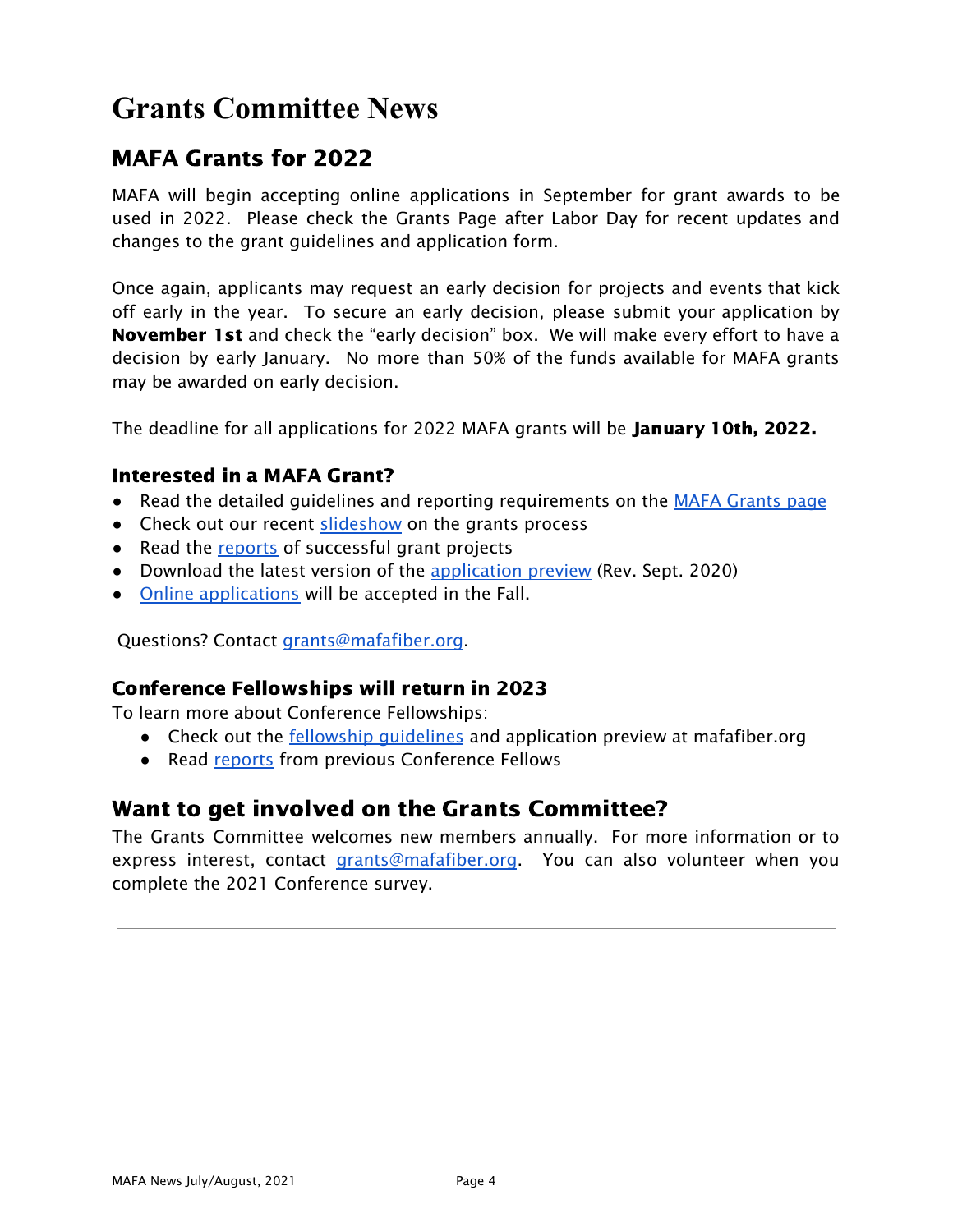# **Member News**

# Upcoming Guild Roundtables 2021

UP NEXT: Reps Meeting: July 27 at 7 p.m.: Elections plus a group discussion on "Are Guilds Going Hybrid?" Please share your guild's plans for moving forward: will you go back to in person meetings, Zoom meetings or a combination? This is a reps only meeting. If you have not already registered to attend, please do so here: <https://us02web.zoom.us/meeting/register/tZUvd-2rrjwsGdx7CHsFLJv4LUQorAoZlo5X>

September 28 - MAFA Grant Showcase

November 23 - Francis Irwin Handweavers, will discuss their MAFA Grant project: "Linen the Journey From "Seed to Cloth" (presentation and discussion).

Did you miss the previous roundtables? Find links to meeting notes and recordings of the meetings on the Reps Corner page of the MAFA website, here: <https://mafafiber.org/guild-resources/reps-corner/>

The MAFA Roundtables are ultimately designed to help support the guild representatives. I would love to hear your ideas as to what would interest and be helpful to you. You can reach me at the same Membership email address, [membership@mafafiber.org.](mailto:membership@mafafiber.org)

Sara Robbins, First VP and Membership Coordinator

# **Upcoming Guild Events**

Let us help you publicize your guild exhibits, workshops, events and sales! Visit the Guild Events listing on the website here: [mafafiber.org/events/](https://mafafiber.org/events/). Submit information on events, workshops, programs and sales for the website and newsletter by submitting the online form here: [mafafiber.org/guilds-page/guild-event-update/](https://mafafiber.org/guilds-page/guild-event-update/). You may also email newsletter items to **[firstvp@mafafiber.org](mailto:firstvp@mafafiber.org)** before the 21st of even months for inclusion in the next MAFA News.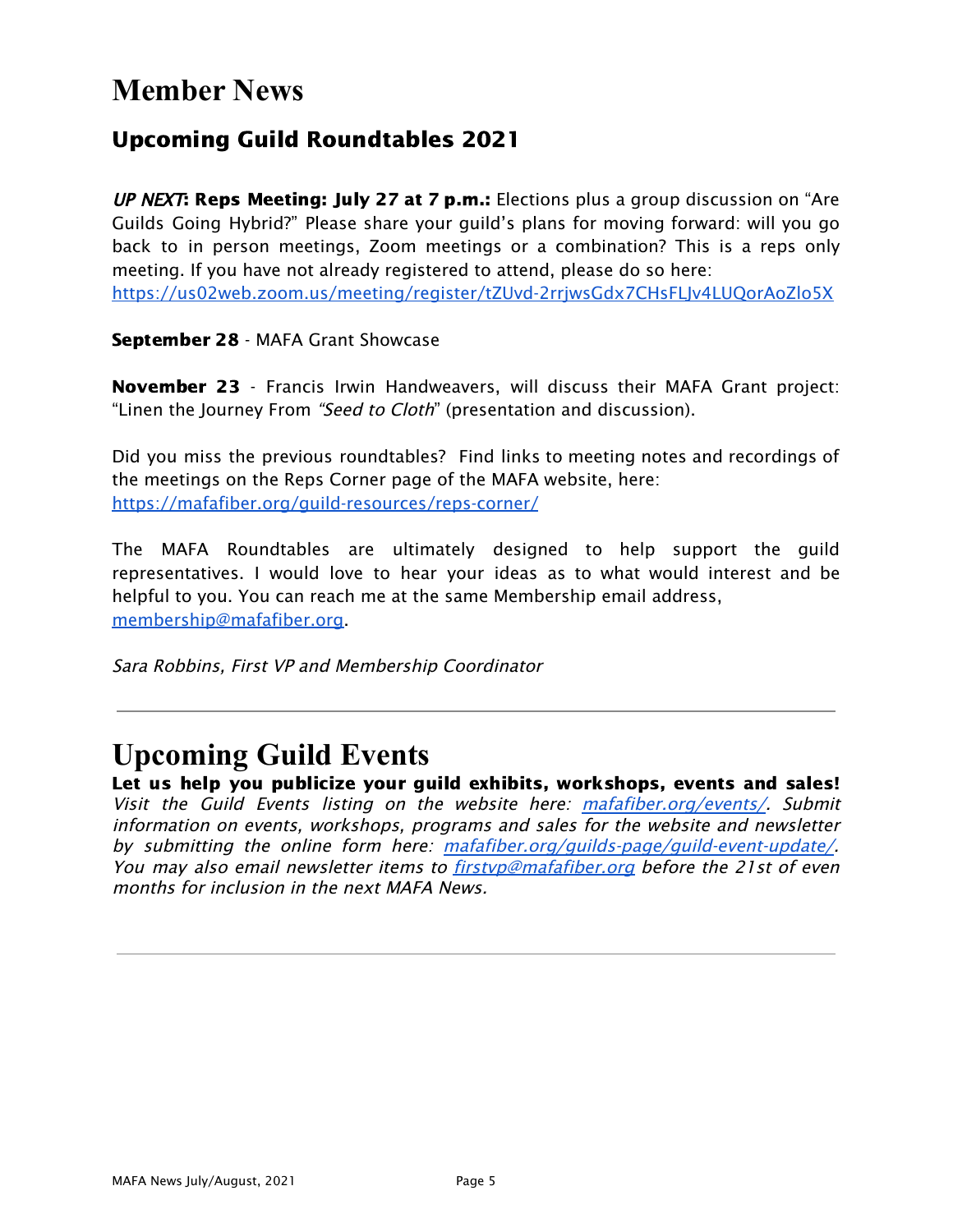# **Textile News in Our Region and Beyond**

# Exhibits, Festivals, Events & Online Fiber Arts

New opportunities in this issue:

## Exhibits

The Morris Museum: <https://morrismuseum.org/>. The Social Fabric: Black Artistry in Fiber Arts, An Exhibition in Homage to Viki Craig. Morristown, NJ, Now - October 24

Weaving Re-Imagined: http://newhopearts.org/default.aspx?pq=1584, New Hope Arts Center. New Hope, PA. Now - July 18

Sleep Tight! Bed Covers and Wall Hangings from Throughout the World: [https://www.allentownartmuseum.org/exhibitions/sleep-tight-bedcovers-and-hangings](https://www.allentownartmuseum.org/exhibitions/sleep-tight-bedcovers-and-hangings-from-around-the-world/) [-from-around-the-world/](https://www.allentownartmuseum.org/exhibitions/sleep-tight-bedcovers-and-hangings-from-around-the-world/), Allentown Art Museum, Allentown, PA. Now - September 12

### Making Matters: Fresh Perspectives in Fine Craft:

[https://www.petersvalleygallery.org/.](https://www.petersvalleygallery.org/) Peters Valley School of Craft, Layton, NJ. Now - Aug. 17

Jack - Larger than Life: <https://longhouse.org/pages/jack-larger-than-life>. LongHouse Reserve, East Hampton, NY. Now - Sept. 5

FabricAs...[https://fabricworkshopandmuseum.org/exhibition/fabric-as/?doing\\_wp\\_cr](https://fabricworkshopandmuseum.org/exhibition/fabric-as/?doing_wp_cron=1624992795.1726489067077636718750) [on=1624992795.1726489067077636718750](https://fabricworkshopandmuseum.org/exhibition/fabric-as/?doing_wp_cron=1624992795.1726489067077636718750). The Fabric Workshop & Museum, Philadelphia, PA. Now - Oct 10

Craft Front & Center: <https://madmuseum.org/exhibition/craft-front-center> Museum of Arts & Design (MAD). New York City, NY. Now - Feb 13, 2022

Abstranded: Fiber and Abstraction in Contemporary Art: [https://everson.org/explore/upcoming-exhibitions/abstranded-fiber-and-abstraction-in](https://everson.org/explore/upcoming-exhibitions/abstranded-fiber-and-abstraction-in-contemporary-art) [-contemporary-art](https://everson.org/explore/upcoming-exhibitions/abstranded-fiber-and-abstraction-in-contemporary-art), Everson Museum of Art. Syracuse, NY. Coming Soon

## Events:

New England Weavers Seminars virtual: <https://www.newenglandweavers.org/>, July 17-18

Coverlet College in person: <https://www.coverletmuseum.org/events.htm> National Museum of the American Coverlet, Bedford, PA. Sept 24-26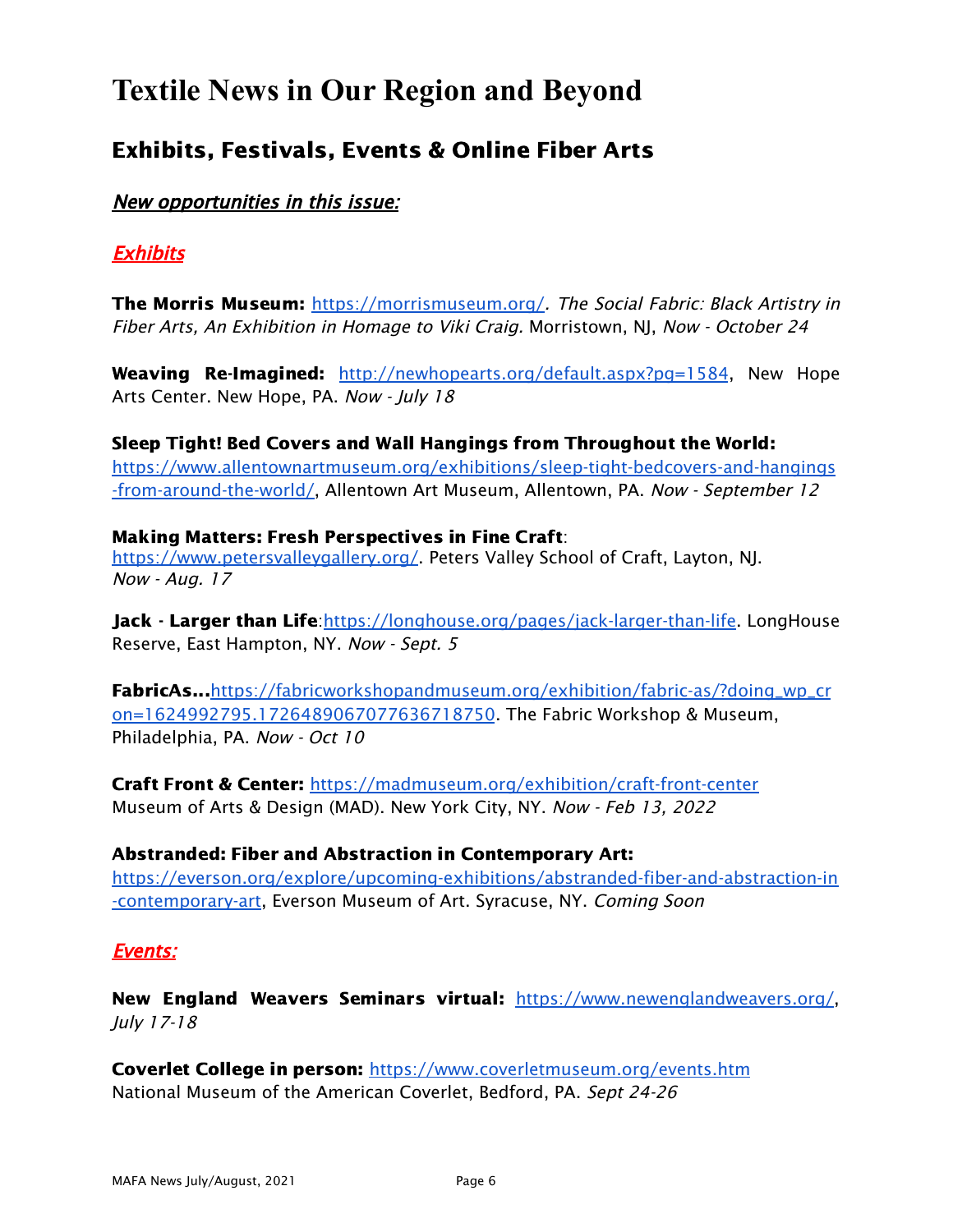**Spinning & Weaving Week: [https://weavespindye.org,](https://weavespindye.org/) Oct 4-10. Virtual** 

Weaving History Conference: [https://tiartscenter.org/weaving-history-conference/,](https://tiartscenter.org/weaving-history-conference/) October 25-27. Virtual

## Festivals:

Lehigh High Valley Fiber Festival: <https://www.lvfiberfest.com/>. Macungie, PA. September 11-12

Endless Mountain Fiber Festival: [http://www.endlessmountainsfiberfest.com/.](http://www.endlessmountainsfiberfest.com/) New Milford, PA. September 11-12

Fall Fiber Festival and Montpelier Sheep Dog Trials:<https://fallfiberfestival.org/>. Montpelier Station, VA. October 2-3

Kings County Fiber Festival: [http://www.kingscountyfiberfestival.org/.](http://www.kingscountyfiberfestival.org/) Brooklyn, NY. October 9.

New York Sheep and Wool Festival: [https://www.virtual.sheepandwool.com/41.](https://www.virtual.sheepandwool.com/41) Rhinebeck, NY onsite and online. October 16-17.

Southeastern Animal Fiber Festival: <https://saffsite.org/saff-2017-info/>. Fletcher, NC. October 22-24.

#### In previous issue:

The McLean Textile Gallery: <https://www.themcleantextilegallery.com/>, McLean, VA The McLean Textile Gallery is the first venue in McLean solely devoted to textile creations and art. Established in December 2020 by Nancy Preston, owner of The Quilt Shop of McLean, the gallery showcases published, award-winning talent and identifiable contemporary art styles each month.

LehighValley Fiber Festival, September 11 -12 m, 2021, Macungie Memorial Park, Macungie, PA, <https://www.lvfiberfest.com/>

2021 Maryland Alpaca and Fleece Festival, Nov. 13 and 14, 2021, Howard Co. Fairgrounds, West Friendship, MD, [https://howardcountyfairmd.com/events/maryland-alpacas-and-fleece-festival/,](https://howardcountyfairmd.com/events/maryland-alpacas-and-fleece-festival/)

## **Ongoing events:**

NEW - Pattern and Purpose: American Quilts from Shelburne Museum, <https://shelburnemuseum.org/>

Tatter: A Gathering of Material Culture, is offering online classes. <https://www.tatter.org/stitching-classes-index>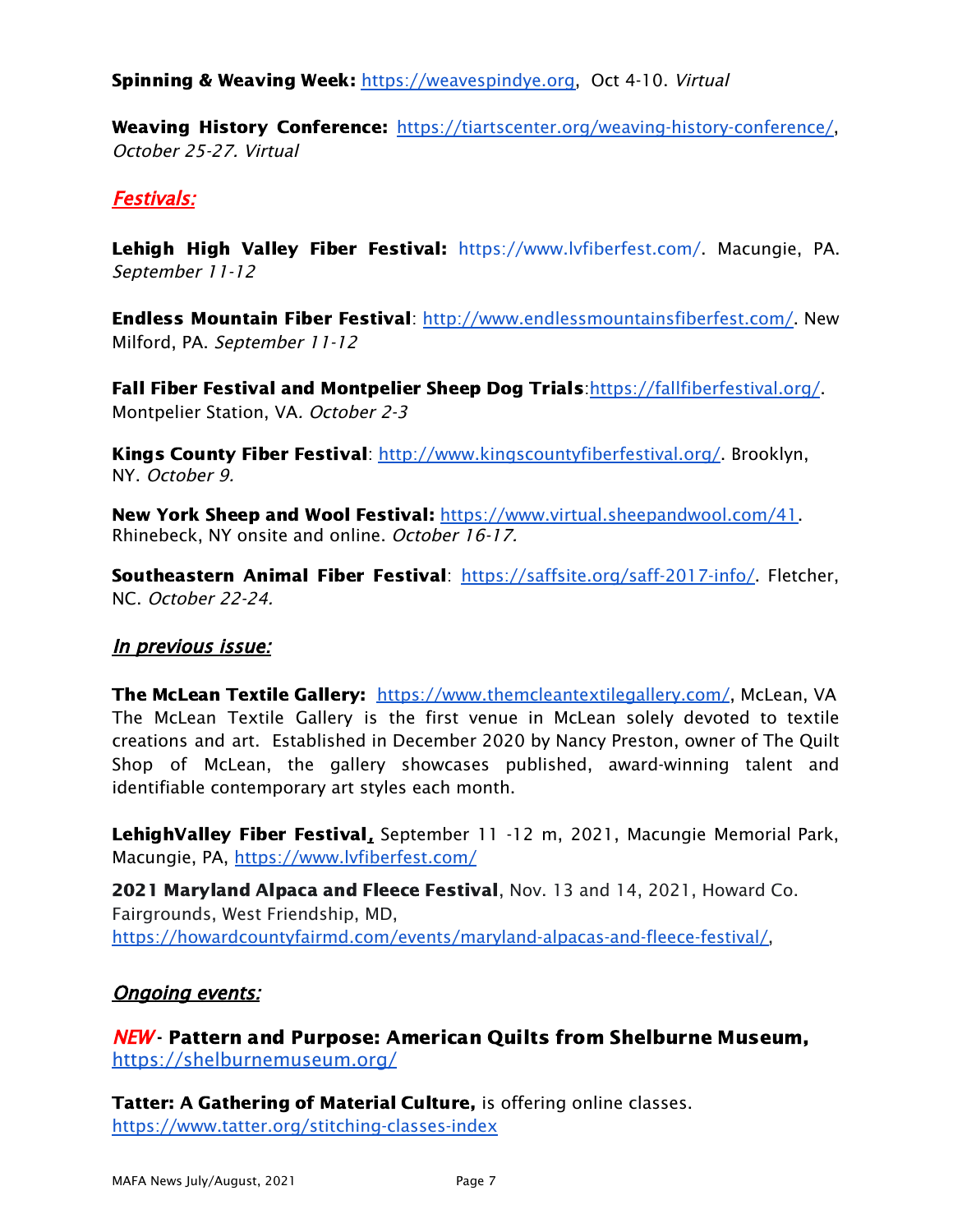HGA - Handweavers Guild of America: Textiles and Tea. The Handweavers Guild of America, Inc. (HGA) is excited to announce our new program for 2021: Textiles & Tea. Every Tuesday at 4 PM (EST) HGA will host a conversation with some of the most respected fiber artists in the field today. In our 45-minute discussion we will focus on their artwork and their creative journey. We will allow 15 minutes at the end of our conversation for questions from the audience. Make a cup of your favorite tea and join us as we talk about fiber, creativity, inspiration, process and so much more[.https://weavespindye.org/textiles-and-tea/](https://weavespindye.org/textiles-and-tea/)

## San Jose Museum of Quilts and Textiles: https://www.siquiltmuseum.org/

**Rijksmuseum, Amsterdam.** They have a beautiful and extensive textile exhibit (available in English). <https://www.rijksmuseum.nl/en/rijksstudio/works-of-art/textiles>

Potomac Fiber Arts Gallery, Alexandria, Virginia - Exhibits all forms of fiber work, including weaving, knitting, crocheting, sewing, surface design, and more, in 11 juried shows each year. More info at [www.potomacfiberartsgallery.com/](http://www.potomacfiberartsgallery.com/).

**Fabric Workshop and Museum**, Philadelphia, Pennsylvania - The museum's purpose is to stimulate experimentation among leading contemporary artists and to share the process of creating works of art with the public. They have various exhibits and a permanent collection, as well as studio facilities, equipment, and expert technicians on-site. Find more info at [fabricworkshopandmuseum.org/.](http://fabricworkshopandmuseum.org/)

**Alling Coverlet Museum**, in Palmyra NY, has a collection of simple 4H to jacquard coverlets[.historicpalmyrany.com/alling.htm](http://historicpalmyrany.com/alling.htm)

## **Need to Update Your Guild Info? Looking for MAFA Resources?**

Submit your updated quild info, officers, Rep, or meeting times online using this form: <https://mafafiber.org/guilds-page/guild-update/>

Submit guild events here: [https://mafafiber.org/guilds-page/guild-event-update/](http://mafafiber.org/guilds-page/guild-event-update/)

We would love for you to **submit a guild profile** here: <https://mafafiber.org/guilds-page/guild-profile-submission/>

As always, you may send any event info or changes to your Reps, officers, or meeting dates/times to the MAFA Membership Chair at [membership@mafafiber.org](mailto:membership@mafafiber.org).

MAFA Website: MAFA has created an entirely new website, most of our resources are located there, and we encourage you to explore to see what we have to offer. Of particular interest to member guilds will be the Guild pages, the Guild Resources & Reps' Corner, and the Fiber Resources pages.

NOTE: If your guild hasn't already, please ask your web person to add a link to MAFA at <https://mafafiber.org/> and let me know if you want a MAFA logo for your website.